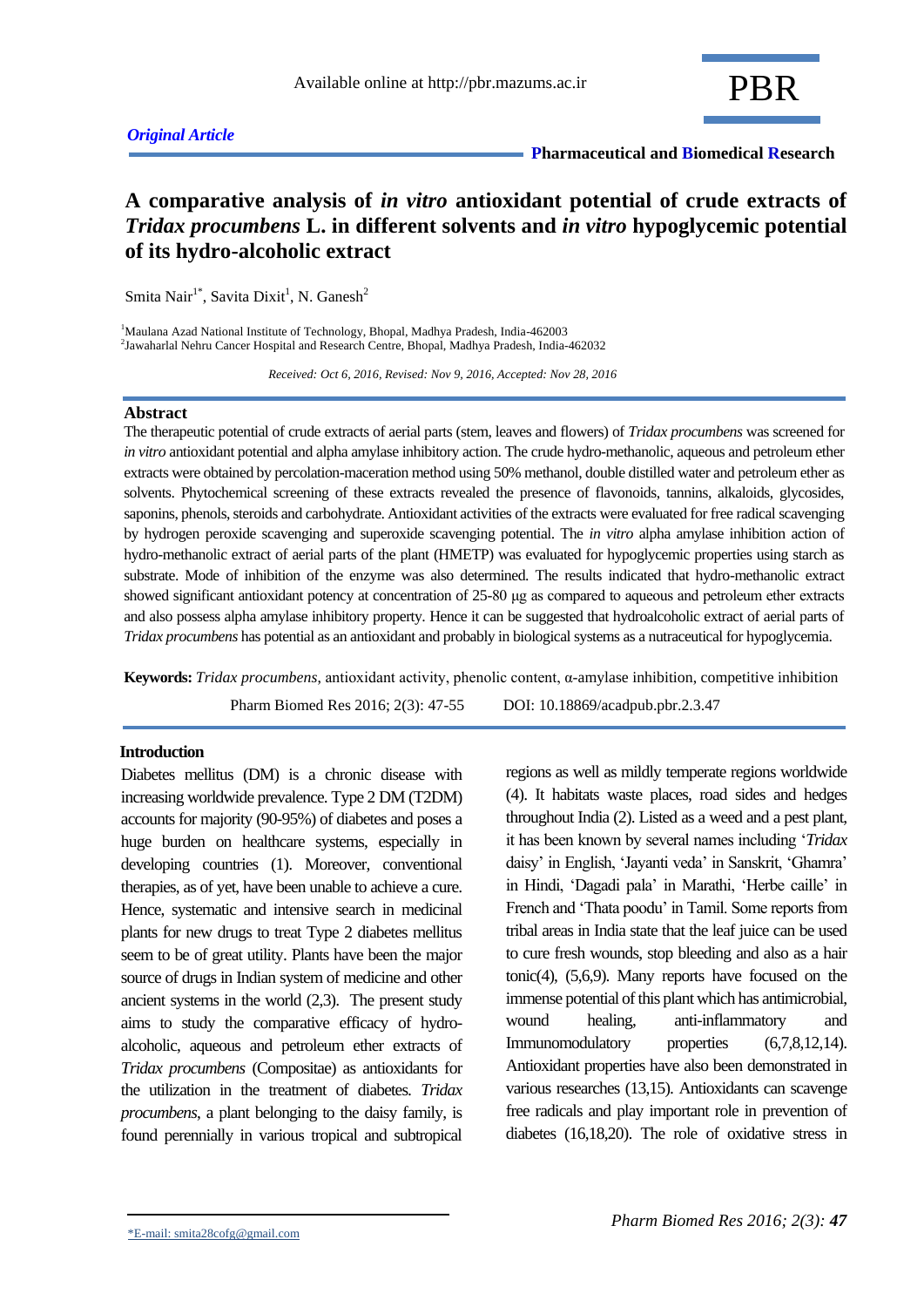diabetes and diabetic complications has been reported (7,10,11). Although antihyperglycemic effects of leaf extracts of the plant have been reported (16,18) but a comprehensive study of effect of hydro-alcoholic extract as against other pure solvents like water or petroleum ether needed attention to identify a better anti-diabetic agent. Hence in present study, comparative antioxidant effects of aerial parts of *T. Procumbens* extracts in three solvents, its alpha amylase inhibition activity as well as its mode of inhibition of amylase were evaluated.

## **Materials and methods**

*Collection of the material* Whole plant of *Tridax procumbens* (Compositae) was collected from the premises of Jawaharlal Nehru Cancer Hospital and Research Centre, Bhopal, Madhya Pradesh, India. The material was identified and authenticated. The material was identified and authenticated by Dr. Madhuri Modak, Professor, Department of Botany, Shaheed Bhagat Singh Govt. Degree College, Ashta, Sehore, Madhya Pradesh, India with voucher number 1212-88.01-408.

# *Preparation of extracts*

Fresh and healthy leaves were collected and allowed to shade dry for 2-3 weeks. The shade dried parts were pulverized and weighed and the powdered leaves were divided into three portions. Each portion was macerated in a separating funnel with 50% methanol, petroleum ether or water. The mixtures were vigorously shaken intermittently for 72 hours. The extracts were collected in separate beakers and concentrated in water bath at 45 °C. This process was repeated 3 times at least till colorless marc was obtained for each solvent. It was dried at 45 °C in oven, powder of crude extract collected and weighed. After this, the crude extracts was used for the study of phytochemicals, antioxidant study and enzyme inhibition assay.

# *Phytochemical screening of extract*

The crude hydro-methanolic extract, aqueous extract and petroleum ether extract were subjected to qualitative chemical tests to identify various classes of bioactive chemical constituents present in the plant using standard procedures (11).

*Antioxidant assay*

# *Hydrogen peroxide (H2O2) scavenging activity*

The estimation of  $H_2O_2$  scavenging activity was done by according to the reported method of Nabavi *et al.* (21). The concentration of  $H_2O_2$  solution (40 mM/L) prepared in 50 mmol/L phosphate buffer (pH 7.4) was determined by measuring absorption at 230 nm. Absorbance of extract at different concentrations (200 , 400 , 600 , 800 and 1000 μg/ml) or standard BHT solution with 2mL of H2O**2** was determined after 10 min against a blank solution of phosphate buffer without  $H_2O_2$ . The percentage of  $H_2O_2$  scavenged was determined as:

%  $H_2O_2$  scavenging activity =  $[($   $A_{\text{control}} - A_{\text{sample}}) / A_{\text{control}})$ **x100]**

Where  $A_{control}$  is the absorbance of the BHT and  $A_{sample}$ the absorbance of *Tridax procumbens* orstandards.

# *Measurement of superoxide radical (O<sup>2</sup> .- ) scavenging activity*

The estimation of superoxide radical scavenging activity of the extracts was done based on the modified method described by Liu *et al.* (23). The superoxide is generated by reacting 0.1 mL of NBT (50 μm) solution with 0.3 ml sample solution of different extracts in Dimethyl Sulphoxide (DMSO) in a concentration of 1-10 μg/ml .The reaction was started by adding 1mL of alkaline DMSO solution (10 μm) to the mixture. The reaction mixture was incubated at  $25^{\circ}$ C for 5 min. and the absorbance at 560 nm was measured against the blank samples. Butylated Hydroxy Toluene (BHT) was used as positive control.

# $\%$  Inhibition =  $[($  A<sub>control</sub>  $\text{-}$  A<sub>sample</sub> $)$  / A<sub>control</sub> $)$  x100]

Where  $A_{control}$  is the absorbance of the BHT and  $A_{sample}$ the absorbance of *Tridax procumbens* orstandards. The data at each point is the average of three measurements.

# *Determination of total phenolic content (TPC)*

The concentration of phenolics in the extract was determined using Folin-Ciocalteu assay (24). In brief, 1 mL of extract (10 mg/ml in DDW) or a series of standard solution of Gallic acid(1 mg/ml) were taken in test tubes and volumes were made up to 10 mL using DDW. 1.0 mL of Folin-Ciocalteu reagent was added to the tubes and shaken. After 5 min, 1 mL of saturated  $Na_2CO_3$ was added to the tubes and the volume made upto 10mL using DDW. The reaction was kept in the dark for 90 minutes at room temperature and the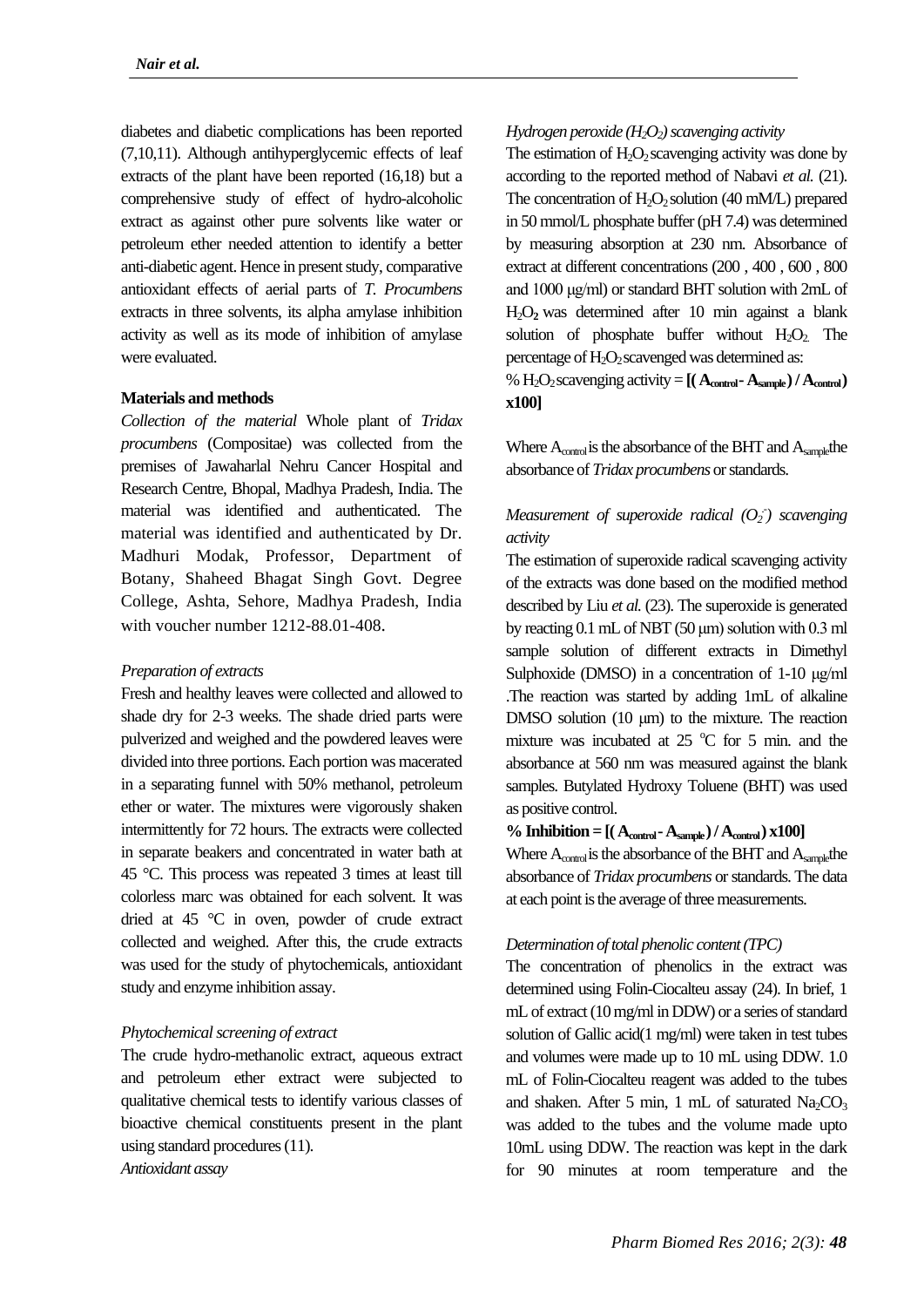absorbance noted against blank at 760 nm using UV-1660, Shimazdu Spectrophotometer. All samples were analyzed in triplicate.

## *Determination of total flavonoid content (TFC)*

The determination of flavonoids was carried out according to aluminium chloride colorimetric method (25). In brief, to 1ml of different concentrations of the extract (1 mg/ml hydromethanolic) or standard solution of Rutin (20, 40, 60, 80 and 100 mg/l), 5 mL of 2% AlCl<sub>3</sub> in methanol was added. After a 60 minute incubation at room temperature (23  $\pm$  2 C) the absorbance against blank consisting of water instead of extract was determined at 510 nm using UV-1660, Shimazdu Spectrophotometer and the flavonoids content was calculated with  $(\pm)$  rutin and the concentration was expressed as  $(\pm)$  rutin equivalents. All samples were analyzed in triplicate.

#### *Alpha amylase inhibitory assay*

This assay was carried out according to modified procedure of McCue and Shetty (26). A series of HMETP solutions were prepared in varying concentrations (1.25-10 mg/ml). To the tubes,  $250 \mu L$  of 0.02 M sodium phosphate buffer (pH 6.9) containing 0.5 mg/mL of α -amylase was added. The solution was incubated at 25 **°**C for 10 min, after which 250 μL of 1% starch solution in 0.02 M sodium phosphate buffer was added at timed intervals and then further incubated in boiling water bath for 5min and cooled to room temperature. The reaction was terminated by adding 500 μL of dinitrosalicylic acid (DNS). The tubes are again incubated in boiling water for 5mins and cooled to room temperature. The reaction mixture was diluted with 5 mL distilled water and the absorbance was measured at 540 nm. A control was prepared by replacing the extracts with distilled water. Each experiment was performed in triplicates, along with appropriate blanks. Acarabose at various concentrations (10-100 μg/ml) was included as a standard. The result is expressed as percentage inhibition, which was calculated as,

Inhibition  $(\% ) = [ ( \mathbf{A}_{control} \cdot \mathbf{A}_{sample} ) / \mathbf{A}_{control} ) \times 100 ]$ 

The result is also expressed in terms of  $IC_{50}$  value.

## *Mode of -amylase inhibition*

The mode of inhibition of  $\alpha$ -amylase by *HMETP* was performed according to the modified method of Ali *et al.* (27). Briefly, 250  $\mu$ L of the extract (5 mg/ml) was preincubated with 250  $\mu$ L of  $\alpha$ -amylase solution for 10 min at 25°C in one set of tubes. A second set of tubes was used as control with  $\alpha$ -amylase preincubated with 250  $\mu$ L of phosphate buffer (pH 6.9). In order to initiate the reaction,  $250 \mu L$  of starch solution at increasing concentrations (6.25-50.0 mg/ml) was added to both sets of reaction mixtures. The mixture was then incubated for 10 min at 25 °C and then boiled for 5 min after the addition of  $500 \mu L$  of DNS to stop the reaction. The resultant reducing sugar produced during the reaction of each extract solution was spectrophotometrically analyzed at 540 nm for concentration determination using standard maltose curve and converted to reaction velocities. A Lineweaver-Burk plot  $(1/\text{V}$  versus  $1/[S])$ where  $V$  is reaction velocity and  $[S]$  is concentration of substrate, was plotted. The mode of inhibition of  $\alpha$ amylase enzyme by the crude extract was determined by the help of double reciprocal plot or Lineweaver-Burk plot using Michaelis-Menten kinetics (27).

## *Statistical analysis*

All the determinations were done in triplicate. The statistical processing of the data obtained from all studies is expressed as means  $\pm$  standard deviation (SD) of three separate experiments.  $IC_{50}$  values were calculated from linear regression analysis.

#### **Results**

The active components found in the extract include alkaloids, flavonoids, glycosides, saponins, polyphenols, tannins etc the results are shown in table 1.

## *Total phenolics and flavonoids*

The total phenolic content was calculated using caliberation curve for Gallic acid standard curve  $(y =$  $0.002x + 0.004$ :  $R^2 = 0.956$ . The results, as shown in table 2, were expressed as Gallic acid equivalent per gram dry weight of extract (mg of GAE/g of extract). The total phenolic content of hydro-methanolic extract of *T.procumbens* was 24.99 ± 3.1 mg gallic acid equivalent/g of extract which was highest in comparison to extracts of double distilled water  $(22.86 \pm 2.4 \text{ mg})$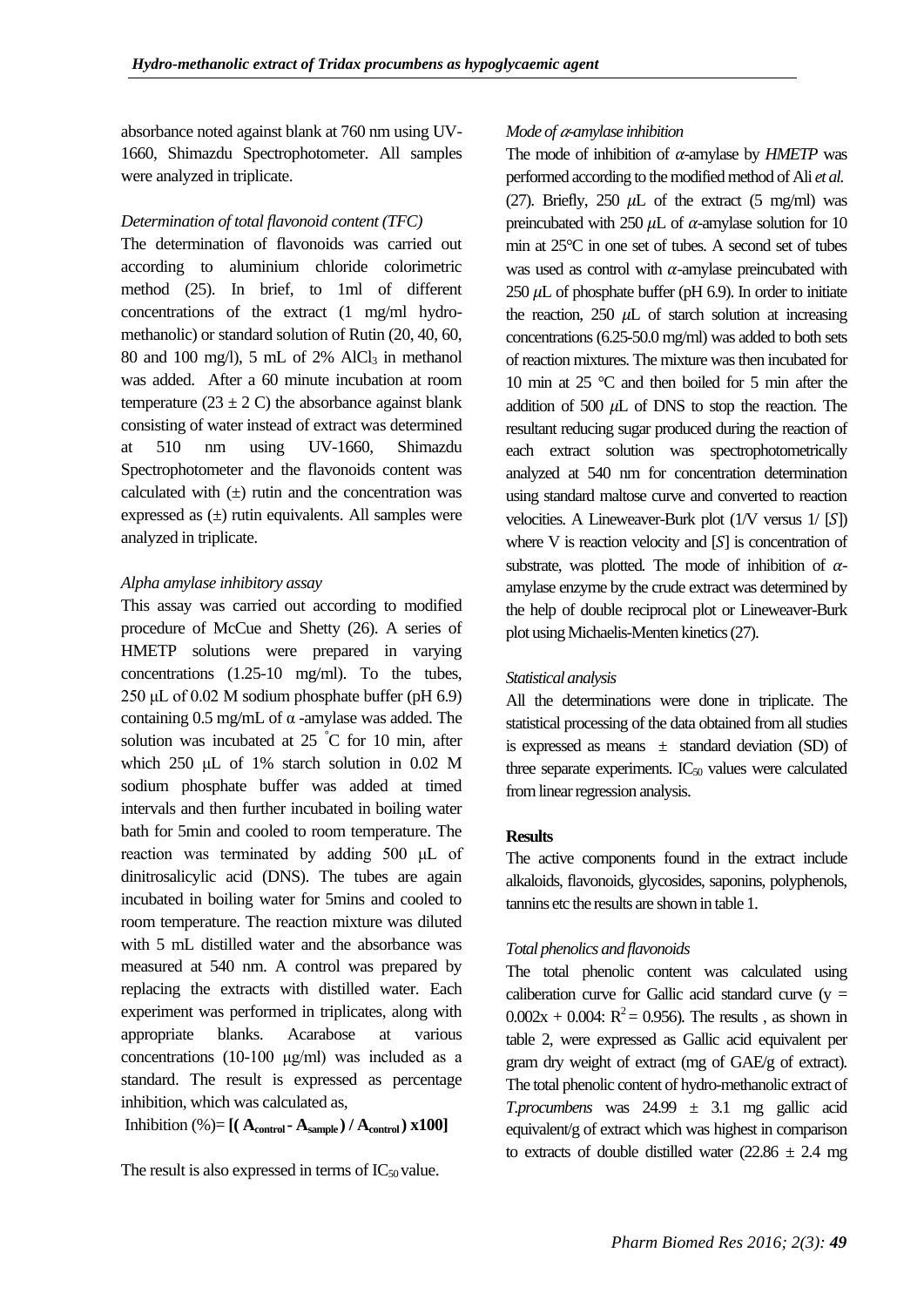| Sample  | Phytochemical   | Aqueous | Hydro-     | Petroleum     |
|---------|-----------------|---------|------------|---------------|
| Number. | analysis        | extract | methanolic | ether extract |
|         |                 |         | extract    |               |
| 1.      | Flavonoids      | $+$     | $+$        | $+$           |
| 2.      | Tannins         | $^{+}$  | $+$        | $^{+}$        |
| 3.      | Alkaloids       | $+$     | $+$        |               |
| 4.      | Glycosides      |         | $+$        |               |
| 5.      | Saponins        |         | $^{+}$     |               |
| 6.      | Phenols         | $+$     | $+$        |               |
| 7.      | Tepenoids       | $+$     | $+$        | $+$           |
| 8.      | <b>Steroids</b> |         |            |               |
| 9.      | Carbohydrates   | $+$     | $+$        | $^{+}$        |
| 10.     | Proteins        | $^{+}$  | $+$        | $^{+}$        |

## **Table 1** Phytochemical study of *Tridax procumbens*

**Table 2** Total phenolic and flavonoid content of *Tridax procumbens*

| Sample extracts in different<br>solvents | Total polyphenols<br>(mg GAE/g extract) | <b>Flavonoids</b><br>(mg Ru/g extract) |
|------------------------------------------|-----------------------------------------|----------------------------------------|
| Hydro-methanolic                         | $24.99 \pm 3.1$                         | $8.331 \pm 2.6$                        |
| Water                                    | $22.86 \pm 2.4$                         | $8.07 \pm 1.8$                         |
| Petroleum ether                          | $16.12 \pm 1.2$                         | $3.28 \pm 2.5$                         |

of GAE/g of extract) and petroleum ether  $(16.12 \pm 1.2)$ mg of GAE/g of extract). The total flavonoid content was calculated using caliberation curve for Rutin standard curve ( $y = 0.006x + 0.014$ ,  $R^2 = 0.985$ ) and was found to be  $8.331 \pm 2.6$  mg Rutin equivalent/g of hydro-methanolic extract, 8.07 ± 1.8 mg Rutin equivalent/g for aqueous extract and  $3.28 \pm 2.5$  mg Rutin equivalent/g for petroleum ether extract .

## *Hydrogen peroxide scavenging*

It was found that the radical scavenging activity of extract augmented with the increase in concentration. The extract exhibited good reducing power at 25 - 80

μg/ml but its activity was not comparable with that of BHT ( $P > 0.05$ ). Extract was capable of scavenging hydrogen peroxide in a concentration dependent manner with maximum activity at 80 μg/mlas shown in Figure 1. The hydro-alcoholic extracts showed better scavenging as compared to aqueous and petroleum ether extracts. The effect of alcoholic extract eventually got stabilized above concentration of 80%. The  $IC_{50}$ value for BHT was found to be 24.97.0 μg/ml, 24.9 μg/ml for hydro-methanolic extract, 49.92 μg/ml for aqueous extract and 49.97 μg/ml for petroleum ether extract.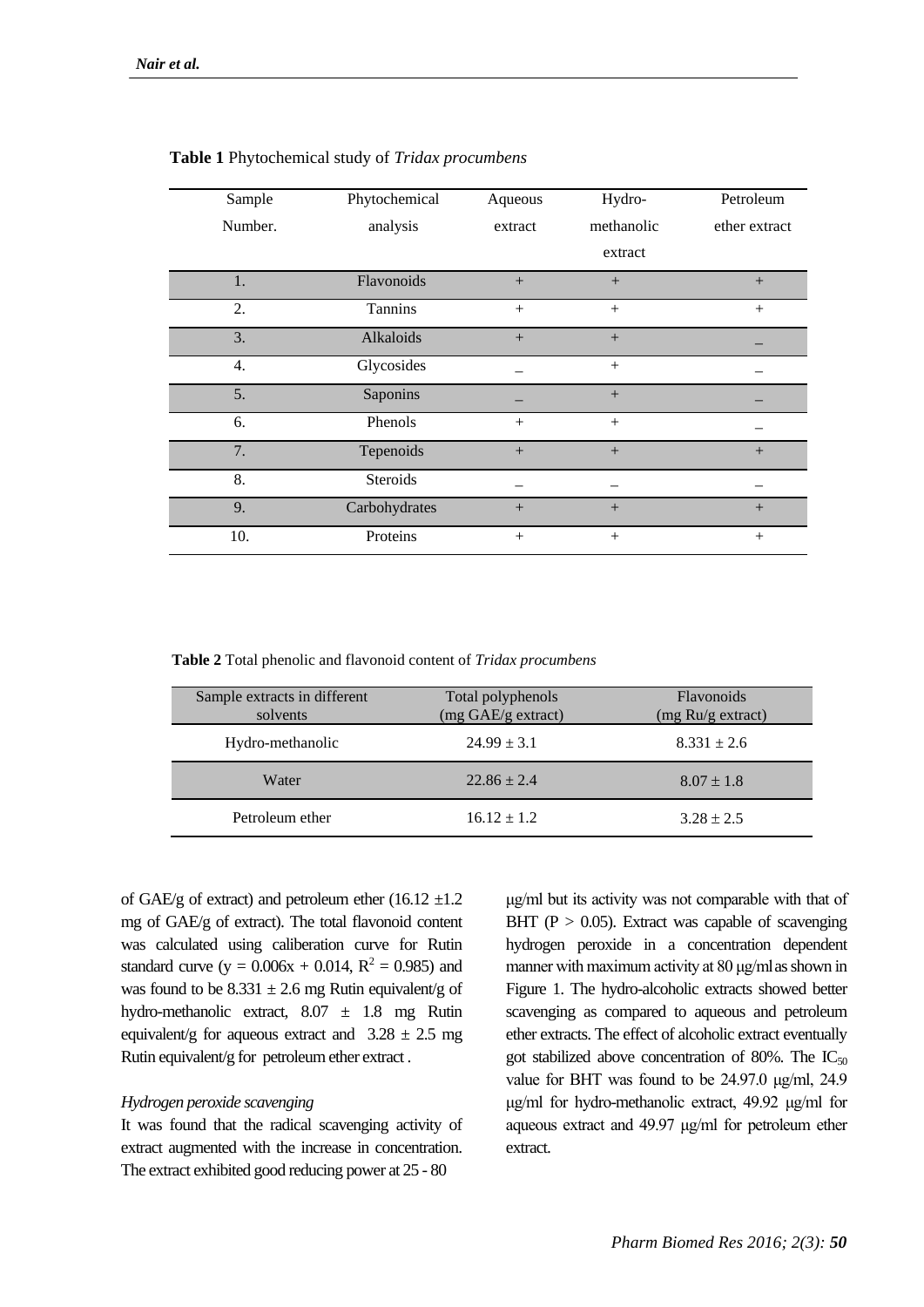# *Superoxide radical (O<sup>2</sup> .- ) scavenging activity*

The scavenging activity of *T.procumbens* on superoxide radicals enhanced with increase in concentration as given in figure 2. The scavenging effect of the *T.procumbens* and standards on the superoxide radical showed that the hydro-alcoholic extracts showed better scavenging as compared to aqueous and petroleum ether extracts.  $IC_{50}$  values of the *T.procumbens* were- hydro-methanolic extract (2.13 μg/ml), water extract (2.24 μg/ml) and petroleum ether extract  $(2.51 \,\mu g/ml)$ .

#### *Alpha amylase inhibition*

As antioxidant potency of hydro-methanolic extract was found to be better in comparison to other solvent extracts studied, henceforth, the antihyperglycemic effects of the hydro-methanolic extract (HMETP) only was studied (y =  $0.57x + 39.13$  R<sup>2</sup> = 0.989) and it was found that the hydro-alcoholic extract of *T.procumbens* has  $IC_{50}$  value of 19.07 μg/ml. Results are shown in figure 3. Acarbose showed α- amylase inhibitory activity with  $IC_{50}$  value of 0.33 μg/ml.



**Figure 1** H<sub>2</sub>O<sub>2</sub> Scavenging activity of *Tridax procumbens* in different solvents



**Figure 2** superoxide scavenging activity of *Tridax procumbens* in different solvents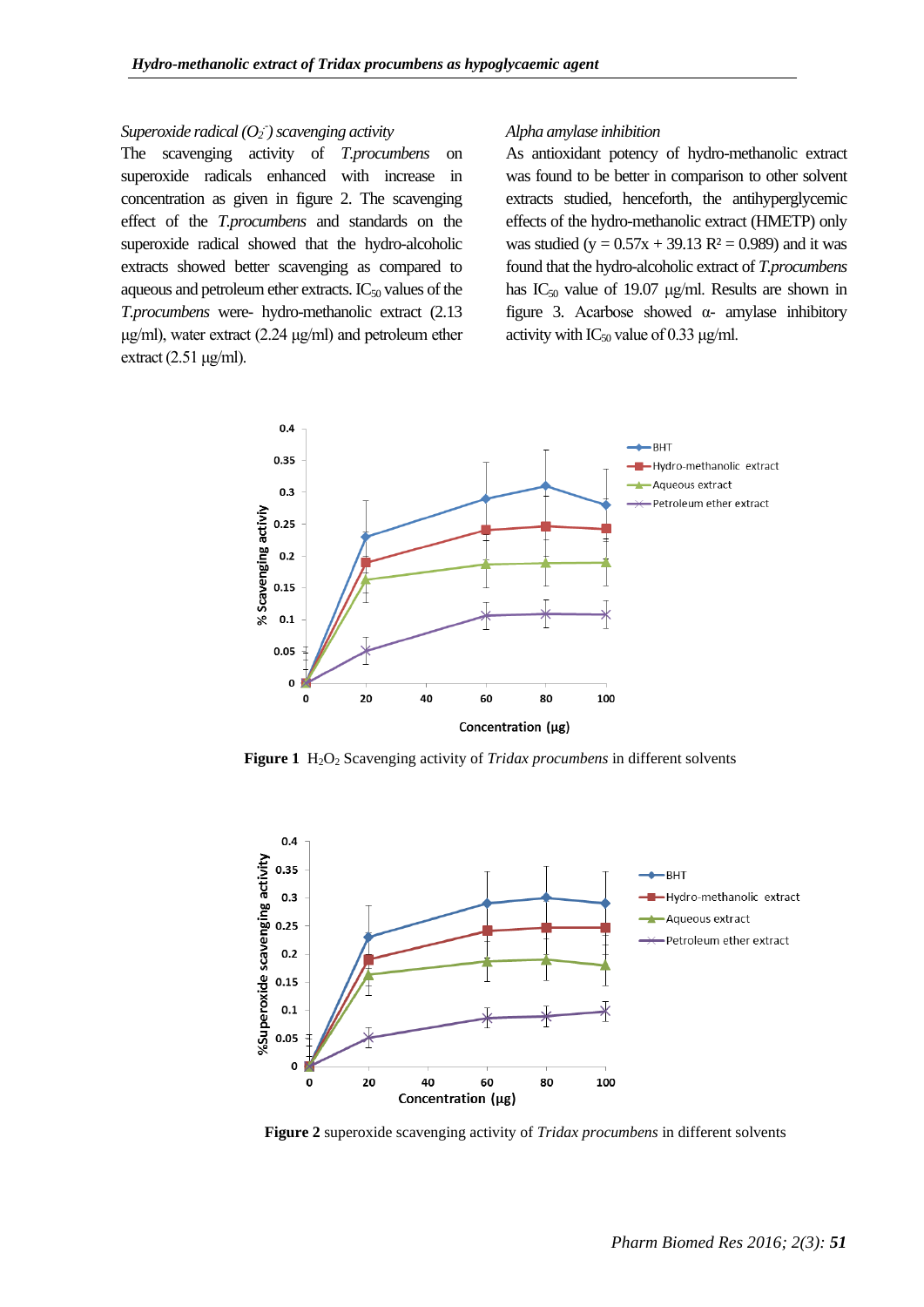

**Figure 3** Alpha Amylase inhibition assay of hydro-methanolic extract of *T.procumbens*



**Figure 4** Mode of inhibition of  $\alpha$ -amylase by  $HMETP$  (a) Michaelis-Menten plot and (b) Lineweaver-Burk plot.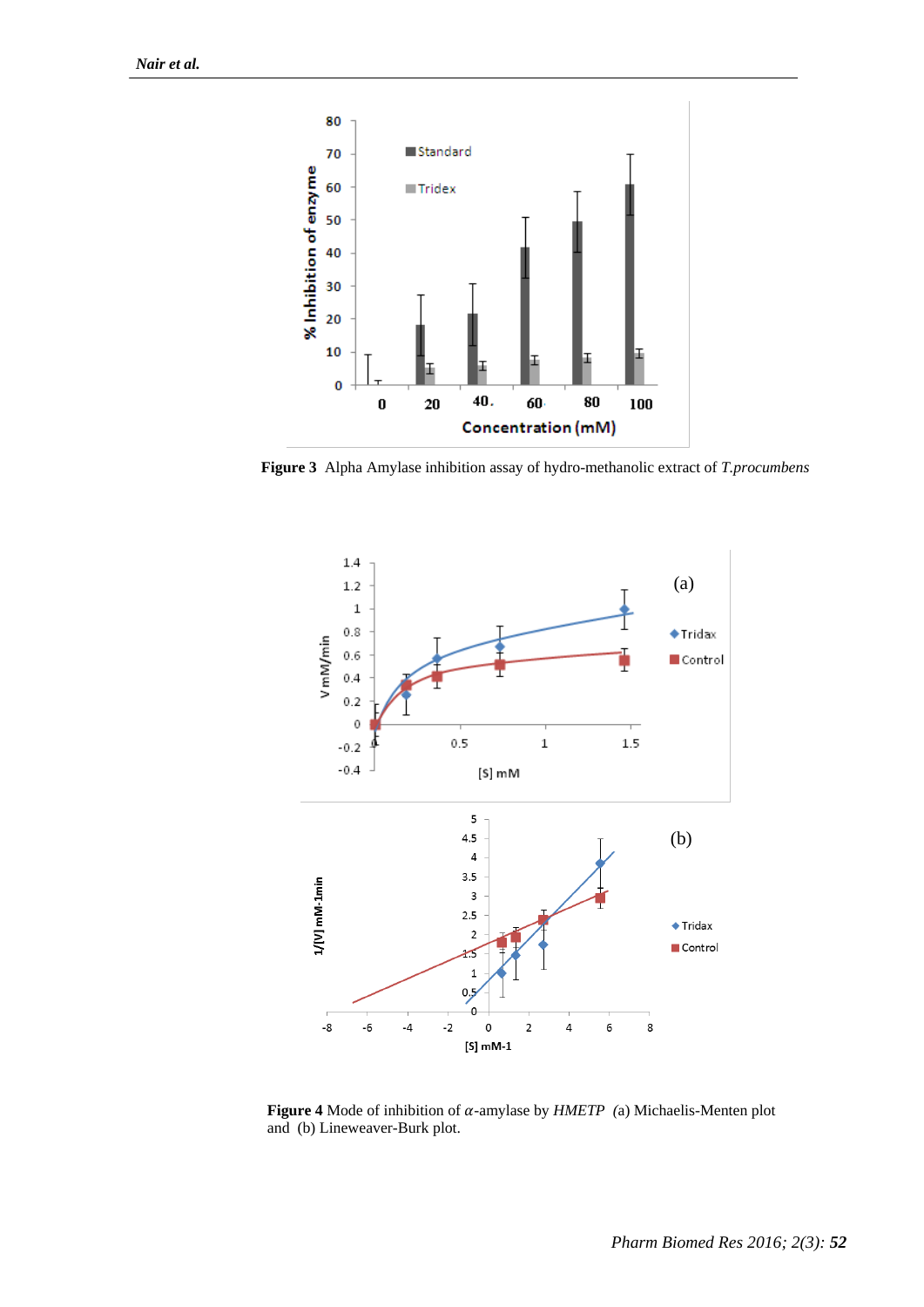### *Mode of inhibition*

The mode of inhibition of the aqueous extract of *HMETP* leaf on  $\alpha$ -amylase was determined using the Lineweaver-Burk plot which displayed competitive inhibition of the enzyme (Figure 4. A and B). As with increasing extract concentration, fewer active sites are available, so reaction velocity decreases. Michaelis-Menten plot shows lesser inhibition of the enzyme as compared to the standard used.

#### **Discussion**

Natural antioxidants not only protect lipids from oxidation, but also provide health benefits associated with preventing damage due to biological degeneration and it is well-known that plant phenolics are highly effective free radical scavengers and antioxidants due to their hydrogen donating ability (12,27). In general, antioxidant activities of plant are often explained with respect to their total phenols, flavonoids tannin content and antioxidant vitamins (28, 30). Table 1 gives the total polyphenols and flavonoids from different solvent extracts, which showed that hydro-methanolic extract contained high levels of polyphenols and flavonoids. Superoxide radical is known to be a very harmful species to cellular components as a precursor of more reactive oxygen species (29). The superoxide radical is known to be produced *in vivo* and can result in the formation of  $H_2O_2$  via dismutation reaction. Moreover, the conversion of superoxide and  $H_2O_2$  into more reactive species, e.g., the hydroxyl radical, has been thought to be one of the unfavorable effects caused by superoxide radicals (30, 32). Hydro-methanolic extract was markedly a more potent scavenger of superoxide anion than other extracts. However, the reference compound, BHT exhibited higher superoxide scavenging activity than the extracts. Scavenging of H<sub>2</sub>O<sub>2</sub> by *T.procumbens* extract may be attributed to its phenolics, which can donate electrons to  $H_2O_2$ , thus neutralizing it to water. Although hydrogen peroxide itself is not very reactive, it can sometimes cause cytotoxicity by giving rise to hydroxyl radicals in the cell. Thus, removing  $H_2O_2$  is very important throughout food systems (31, 33). Extract was capable of scavenging hydrogen peroxide in a concentration dependent manner. It showed good activity.

Alpha Amylase enzyme is involved in a number of important biological processes, such as digestion of carbohydrate into glucose or processing of the

oligosaccharide moieties of glycoprotein. The search for amylase inhibitors has yielded a number of chemically distinct inhibitors from plants (25,26,33) because these are important biochemical tools for studying the mechanism of enzymes (32,34). The drugs that inhibit carbohydrate hydrolyzing enzymes have been demonstrated to increase postprandial hyperglycemia and improve impaired glucose metabolism without promoting insulin secretion in Non Insulin dependent Diabetes mellitus (NIDDM) patients (26,35). Thus the hydro-methanolic extract of *Tridax procumbens* HMETP is beneficial in the control of Diabetes and oxidative stress by activation of various antioxidants.

HMETP seems to inhibit alpha amylase as a competitive inhibitor as shown by the Michaelis-Menten and Lineweaver-Burk plots. It binds with the active sites of the enzyme thereby reducing its capacity to bind with its main substrate (starch) and hence prevents its conversion to oligosaccharides.

#### **Conclusion**

The results clearly showed that hydro-methanolic extract of *Tridax procumbens* (HMETP) has potential active principles which are responsible for reducing postprandial glucose levels via competitive α-amylase inhibitory action. These effects of *T. procumbens* are especially promising in the light of preventing diseases linked to oxidative stress and cellular damage like cardiovascular diseases, cancer and diabetes. The present study can be used to further investigate the mechanism of action related to these effects.

## **Conflict of interest statement**

The authors declared no potential conflict of interest with respect to the authorship, and/or publication of this study.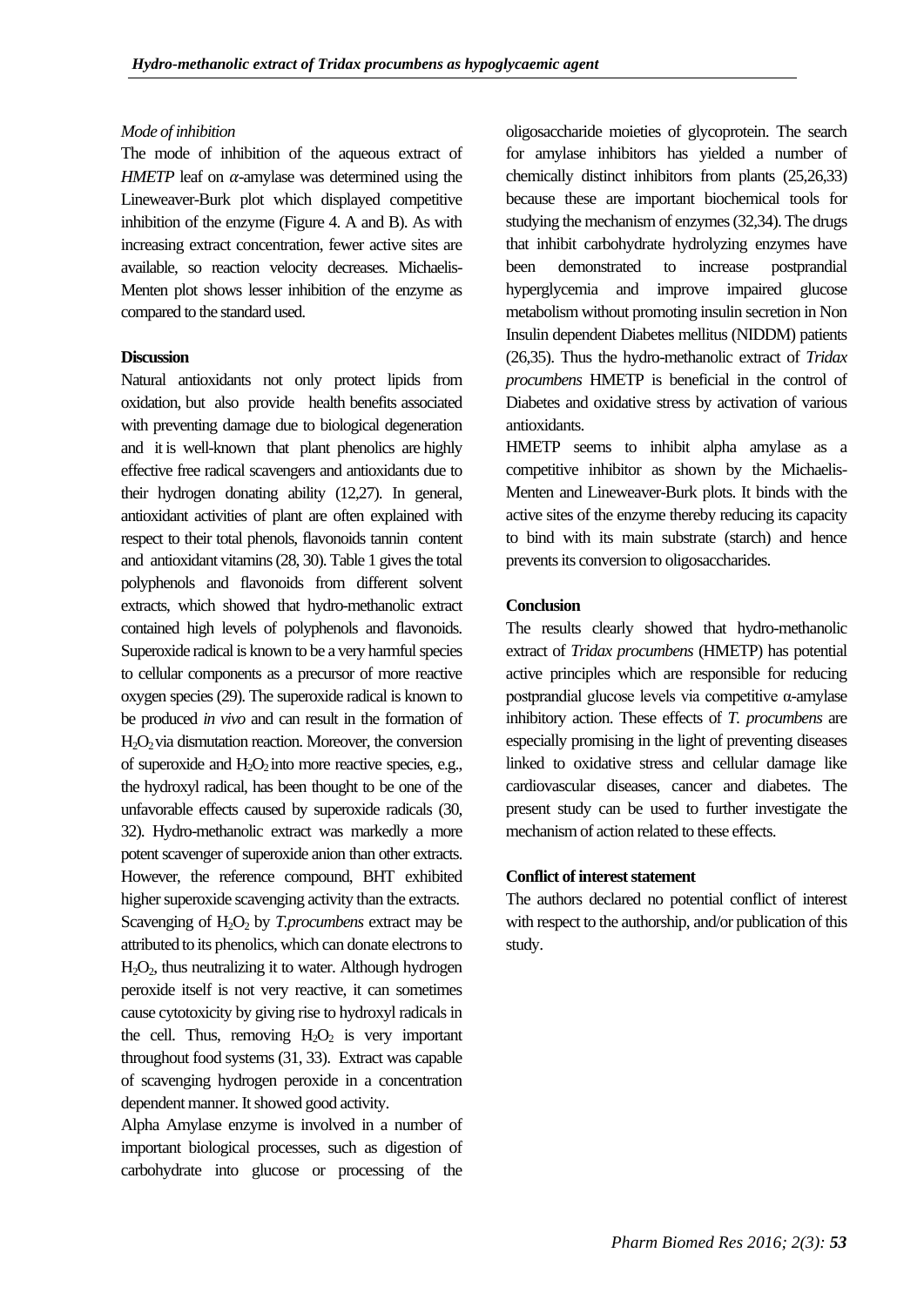## **References**

- 1. World Health Organization, Department of Non communicable Disease Surveillance. Definition, Diagnosis and Classification of Diabetes Mellitus and its Complications. Geneva: WHO; 1999.
- 2. Ivorra MD, Paya M, Villar A. A review of natural products and plants as potential antidiabetic drugs. J Ethnopharmacol 1989; 27:243-75
- 3. [Desai GS,](https://www.ncbi.nlm.nih.gov/pubmed/?term=Desai%20GS%5BAuthor%5D&cauthor=true&cauthor_uid=26096804) [Desai SV,](https://www.ncbi.nlm.nih.gov/pubmed/?term=Desai%20SV%5BAuthor%5D&cauthor=true&cauthor_uid=26096804) [Gavaskar RS,](https://www.ncbi.nlm.nih.gov/pubmed/?term=Gavaskar%20RS%5BAuthor%5D&cauthor=true&cauthor_uid=26096804) [Mulabagal V,](https://www.ncbi.nlm.nih.gov/pubmed/?term=Mulabagal%20V%5BAuthor%5D&cauthor=true&cauthor_uid=26096804)[Wu](https://www.ncbi.nlm.nih.gov/pubmed/?term=Wu%20Y%5BAuthor%5D&cauthor=true&cauthor_uid=26096804)  [Y,](https://www.ncbi.nlm.nih.gov/pubmed/?term=Wu%20Y%5BAuthor%5D&cauthor=true&cauthor_uid=26096804) [Mathews ST.](https://www.ncbi.nlm.nih.gov/pubmed/?term=Mathews%20ST%5BAuthor%5D&cauthor=true&cauthor_uid=26096804) Blood glucose-lowering effect of *T. procumbens* L.: A pilot clinical study in individuals with type 2 diabetes . Phytother Res 2015;29:1404-11.
- 4. Mundada S, Shivhare R. Pharmacology of *Tridax procumbens* a Weed, Review. Int J Pharm Tech Res 2010;2:1391-4.
- 5. The Wealth of India, Council of Scientific and Industrial Research, New Delhi, 1976, 10 (sp-w): 292.
- 6. Perumal SR, Ignacimuthu R, Patric RR. Preliminary screening of ethnomedicinal plants from India. J Ethnopharmacol 1999;66: 235-40.
- 7. Zambare AV, Chakraborthy GS, Banerjee SK. Pharmacognostic studies of potential herb- *Tridax procumbens*Linn. Int J Pharm Sci Res;1:58-62.
- 8. Suseela L, Sarsvathy A, Brindha P. Pharmacognostic studies on *Tridax procumbens* L. (Asteraceae). J Phytological Res 2002;15:141-7.
- 9. Taddei A, Rosas-Romero AJ. Bioactivity studies of extracts from *Tridax procumbens*. Phytomedicine 2000;7: 235-8**.**
- 10. Habila JD, Bello JA, Dzikwi AA, Musa H, Abubakar N. Total phenolics and antioxidant activity of *Tridax procumbens*linn. Afr JPharm Pharmacol2010;4:123-6.
- 11. Kokate CK, In: Practical Pharmacognosy, Preliminary Phytochemical screening, 1<sup>st</sup> ed., Vallabh Prakashan, New Delhi, 1986, p. 111
- 12. Sanjay MJ, Raju G, C. Selvam, Himanshu M, Amit S, Taj Kh[.Anti-inflammatory, cyclooxygenase inhibitory](http://www.sciencedirect.com/science/article/pii/S0367326X10002170)  [and antioxidant activities of standardized extracts of](http://www.sciencedirect.com/science/article/pii/S0367326X10002170)  *[Tridax procumbens](http://www.sciencedirect.com/science/article/pii/S0367326X10002170)*L. [Fitoterapia](https://www.ncbi.nlm.nih.gov/pubmed/20804828) 2011; 82:173-7.
- 13. Hemant P, Sameer S, Balvant SK, Kusum J, GC Jain. [Evaluation of hypoglycemic and anti-](http://bmccomplementalternmed.biomedcentral.com/articles/10.1186/1472-6882-9-48) hyperglycemic potential of *[Tridax procumbens](http://bmccomplementalternmed.biomedcentral.com/articles/10.1186/1472-6882-9-48)* (Linn.) BMC Compl Alternative Med 2009; **9**:48.
- 14. Reddipalli H. Anti-hepatotoxic and anti-oxidant defense potential of *Tridax procumbens*. Int J of Green Pharm 2008;2:164-9.
- 15. Abrar HM, Manjusha S, Mohd YM. [Estimation of](http://citeseerx.ist.psu.edu/viewdoc/download?doi=10.1.1.441.7322&rep=rep1&type=pdf)  [phenolic and flavonoids content and in vitro antioxidant](http://citeseerx.ist.psu.edu/viewdoc/download?doi=10.1.1.441.7322&rep=rep1&type=pdf)  capacity of *Tridax procumbens* [linn.\(asteraceae\).](http://citeseerx.ist.psu.edu/viewdoc/download?doi=10.1.1.441.7322&rep=rep1&type=pdf) Int J Pharm BioSci 2013;4:302-11.
- 16. R Nia, [D H Paper,](https://tspace.library.utoronto.ca/browse?type=author&value=D.+H.+Paper)[E E Essien,](https://tspace.library.utoronto.ca/browse?type=author&value=E.+E.+Essien) [OH Oladimeji,](https://tspace.library.utoronto.ca/browse?type=author&value=O.+H.+Oladimeji) [KC](https://tspace.library.utoronto.ca/browse?type=author&value=K.+C.+Iyadi)  [Iyadi,](https://tspace.library.utoronto.ca/browse?type=author&value=K.+C.+Iyadi) [G Franz.](https://tspace.library.utoronto.ca/browse?type=author&value=G.+Franz) [Investigation into in-vitro radical](http://www.ajol.info/index.php/njps/article/view/32617)  [scavenging and in-vivo anti-inflammatory potential of](http://www.ajol.info/index.php/njps/article/view/32617)  [Tridax procumbens.](http://www.ajol.info/index.php/njps/article/view/32617) Niger J Physiol Sci 2003;18:39-43.
- 17. Durgacharan AB, [Suresh GK,](https://scholar.google.com/citations?user=H9fKEcEAAAAJ&hl=en&oi=sra) Rahul A[. Anti-diabetic](http://search.proquest.com/openview/0d0a4a521f46111336dafa904015d546/1?pq-origsite=gscholar)  [activity of leaf extract of](http://search.proquest.com/openview/0d0a4a521f46111336dafa904015d546/1?pq-origsite=gscholar) *Tridax procumbens*. Int J Green Pharm 2008;2:126-8.
- 18. Yen GC, Chen HY. Antioxidant activity of various tea extracts in relation to their antimutagenicity. J Agric Food Chem1995;43:27-32.
- 19. Mathekga AD, Meyer JJ, Horn MM, Drewes SE. An acylated phloroglucinol with antimicrobial properties from Helichrysum caespititium. Phytochemistry 2000; 53:93-6.
- 20. Ebrahimzadeh MA, Nabavi SF, Nabavi SM, Eslami B. Antihemolytic and antioxidant activities of *Allium paradoxum*. Cent Eur J Biol 2010;5:338-45.
- 21. Elmastaş M, Gülçinb İ, Işildaka Ö, Küfrevioğlub Öİ, İbaoğlua K, Aboul-Enein HY. Radical scavenging activity and antioxidant capacity of bay leaf extracts. J Iran Chem Soc 2006;3:258- 66.
- 22. Liu Q, Zhu G, Huang P. Anti-inflammmatory, analgesic and sedative effects of *Leontice kiangnanensis*. Zhongguo Zhong Yao Za Zhi 1991;16:50-3.
- 23. Singleton V L, Rossi J A. Colorimetry of total phenolics with phosphomolybdic acid – phosphotungstic acid reagents. Am J Enol Vitic 1965;16:144-58.
- 24. Delcour J N, Varebeke D J. A new colorimetric assay for flavanoids in pilsner beers. J Inst Brew 1985;91:37-40.
- 25. McCue PP, Shetty K. Inhibitory effects of rosmarinic acid extracts on porcine pancreatic amylase *in vitro*. Asia Pac J Clin Nutr 2004; 13:101-6.
- 26. Ali H, Houghton PJ, Soumyanath A.  $\alpha$ -Amylase inhibitory activity of some Malaysian plants used to treat diabetes; with particular reference to *Phyllanthus amaru.* J Ethnopharmacol 2006;107: 449-55.
- 27. Raghavan AK, Raghavan SK, Khanum F, Shivanna N, Singh BA. Effect of Sea buckthorn leaves based herbal formulation of Hexachlorocyclohexane – Induced oxidative stress in rats.J Diet Suppl 2008; 5:33-46.
- 28. Matsuda H, Sugimoto S, Morikawa T, Matsuhira K, Mizuguchi E, Nakamura S, et al. Bioactive constituents from Chinese natural medicines, XX, inhibitors of antigen-induced degranulation in RBL-2H3 cells from the seeds of *Psoralea corylifolia.* Chem Pharm Bull 2007;55:106-10.
- 29. Park CK , Lee Y, Chang EJ, Lee MH, Yoon JH, Ryu JH, Kim HH. Bavchalcone inhibits osteoclast differentiation through suppression of NFAT c1 induction by RANK L. Biochem Pharmacol 2008;75:2175-82.
- 30. Juntachole T, Berghofer E. Antioxidative properties and stability of ethanolic extracts of holy basil and Galangal. Food Chem 2005;92:193-202.
- 31. Kumar K . Chattopadhyay S. DNA damage protecting activity and antioxidant potential of pudina extract. Food Chem 2007;100:1377-84.